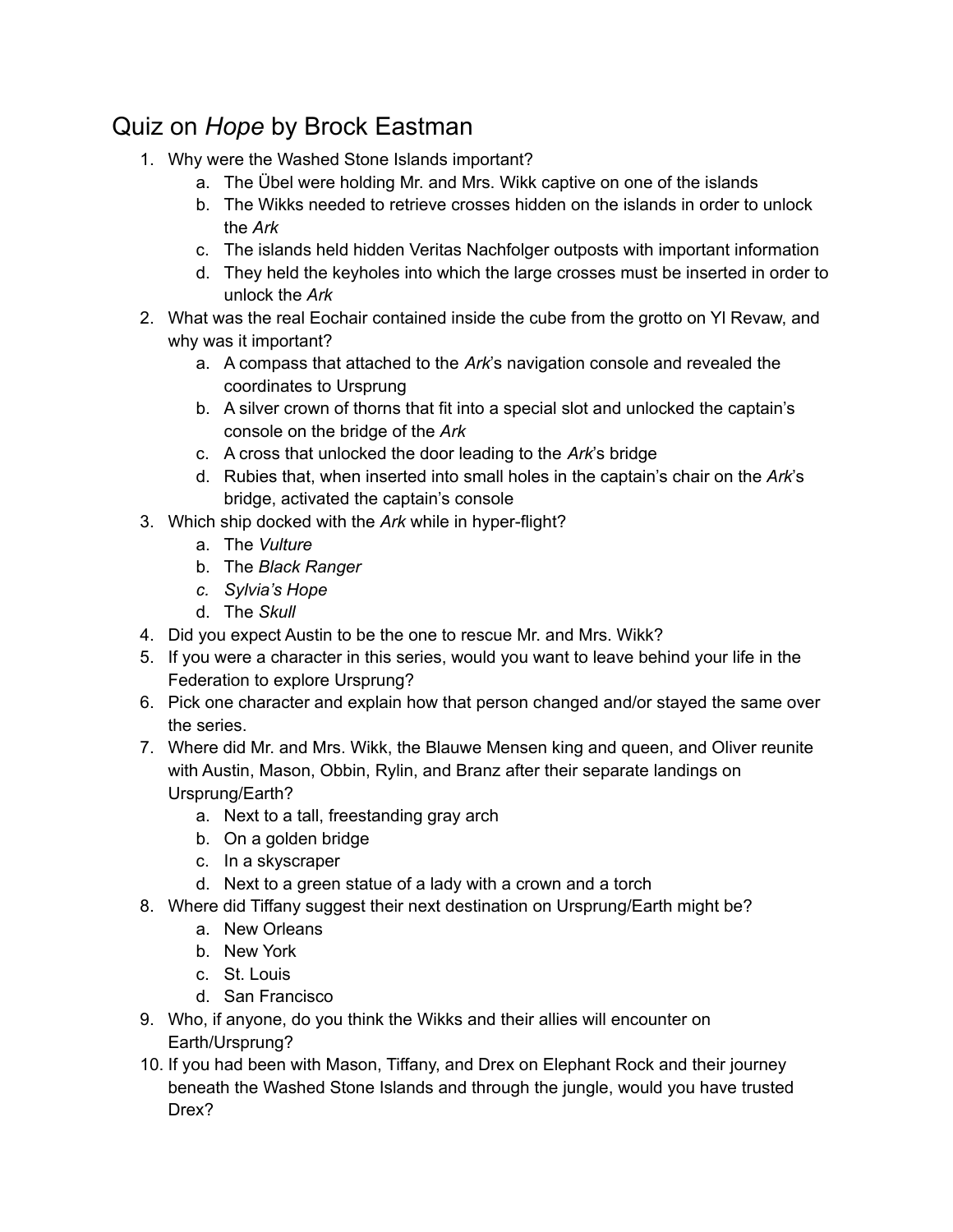- 11. Why did the Wikks finally offer Zebra Xavier a peaceful partnership after the Blauwe Mensen captured him on the *Ark*?
- 12. Why do you think Mr. O'Farrell, Zebra Xavier, and Drex accepted the Truth but Voltan, Vedrik, and DarkStone refused?
- 13. Oliver reminded Ashley before they crossed an invisible bridge, "Our faith is in the bridge, not our balance," and Brother Sam spoke about having "blind faith." Reflect on what these statements tell you about faith.
- 14. Do you agree with Sister Rose that our enemies deserve forgiveness and mercy, no matter their crimes? Does forgiving a person require trusting him or her? Explain your answers.
- 15. What did you learn about having relationships with Creator/Rescuer/Helper, family, and friends in this series?